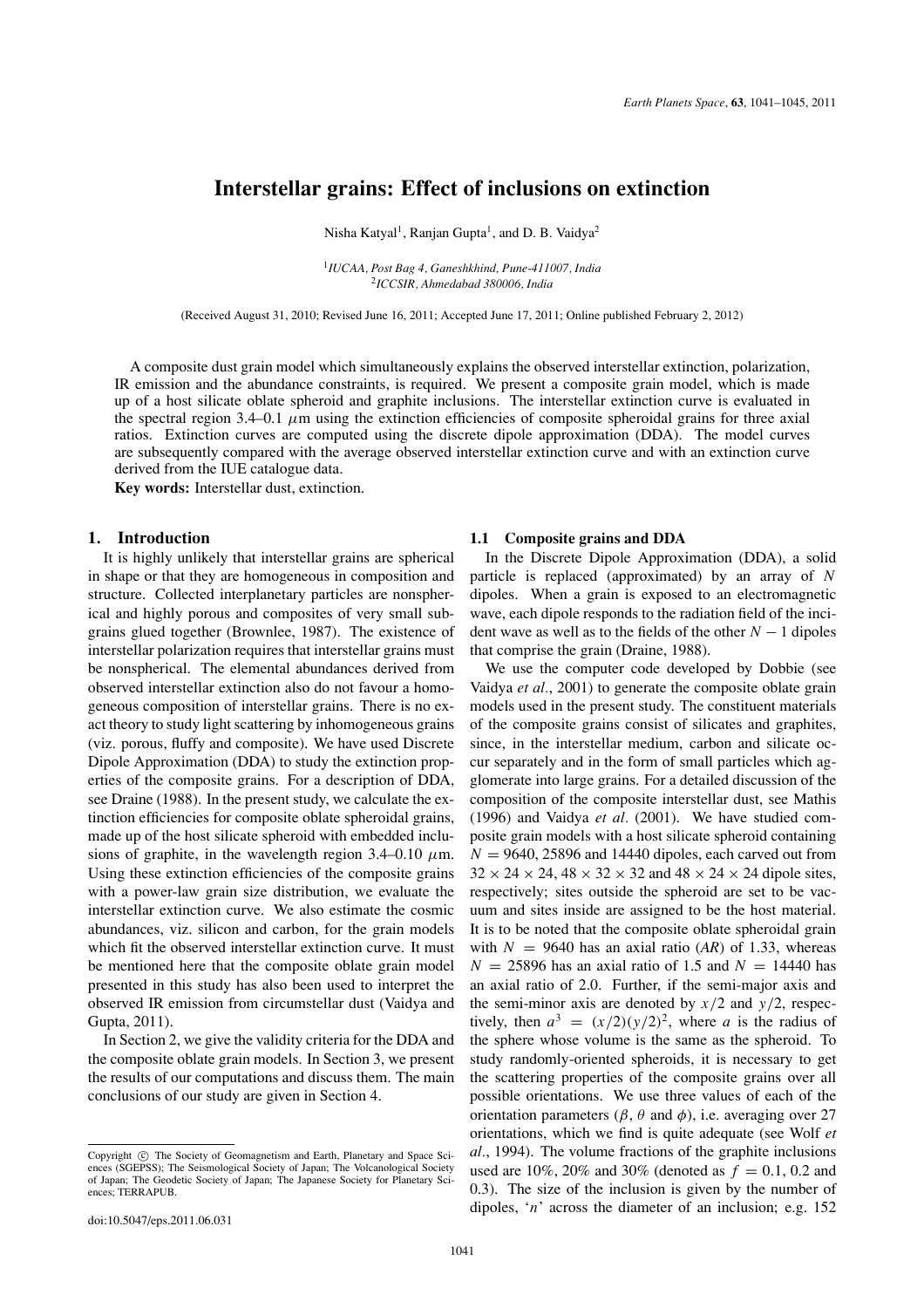

Fig. 1. Extinction efficiencies for the composite grains of size 0.01  $\mu$  with host spheroids containing dipoles  $N = 9640$ , 25896 and 14440; corresponding to an axial ratio of 1.33, 1.50 and 2.00, respectively, are shown in (a), (c) and (d) in the wavelength region,  $3.4-0.10 \mu m$  for three graphite inclusion fractions ( $f = 0.1, 0.2$  and 0.3 corresponding to 10%, 20% and 30% inclusion fractions). An additional 40% inclusion case for  $AR = 1.33$  ( $N = 9640$ ) is shown in the panels (a) and (b). In panel (b) the extinction curves in the wavelength region  $0.28-0.20 \mu m$  are highlighted.

for the composite grain model having  $N = 9640$ , i.e.  $AR$  $= 1.33$  (see table I in Vaidya and Gupta, 2011). Details of the computer code and the corresponding modification to the DDSCAT 6.1 code (Draine and Flatau, 2003) are given in Vaidya *et al.* (2001) and Gupta *et al.* (2006). The modified code outputs a three-dimensional matrix specifying the material type at each dipole site; the sites are either silicate, graphite or vacuum. For an illustrative example of a composite oblate spheroidal grain with  $N = 14440$  dipoles  $(AR = 2.00)$ , please refer to figure 1 of Gupta *et al.* (2006). There are two validity criteria for DDA (see e.g. Wolff *et al.*, 1994); viz. (i)  $|m|kd \le 1$ , where *m* is the complex refractive index of the material,  $k = 2\pi/\lambda$  is the wavenumber and *d* is the lattice dispersion spacing, and (ii) *d* should be small enough (*N* should be sufficiently large) to describe the shape of the particle satisfactorily. The complex refractive indices for silicates and graphite are obtained from Draine (1985, 1987). For each of the composite grain models, with  $N = 9640$ , 25896 and 14440 (i.e.  $AR = 1.33, 1.50$ and 2.00, respectively) and for all the grain sizes, between  $a = 0.001 - 0.250 \mu$ , in the wavelength range of 3.4–0.1  $\mu$ m, considered in the present study; we have checked that the DDA criteria are satisfied (Vaidya *et al.*, 2007).

#### **2. Results**

# **2.1 Extinction efficiency of composite grains**

In the present paper, we study the extinction properties of spheroidal grains with three axial ratios (*AR*), viz. 1.33, 1.5 and 2.0, corresponding to grain models with  $N = 9640$ , 25896 and 14440 respectively, for three volume fractions of inclusions; viz. 10%, 20% and 30%, in the wavelength region 3.4–0.10  $\mu$ m. Figures 1(a), (c) and (d) show the extinction efficiencies  $(Q_{ext})$  for the composite grains with the host silicate spheroids containing  $N = 9640, 25896$ and 14440 dipoles, corresponding to an axial ratio 1.33, 1.5 and 2.0, respectively, with a host composite grain size set to  $a = 0.01 \mu$ . The three volume fractions, viz. 10%, 20% and 30%, of graphite inclusions are also listed in the top (a) panel and an additional volume fraction of 40% is also displayed. The extinction in the spectral region  $0.28-0.20 \mu m$  is highlighted in panel (b) of this figure for composite grains having  $N = 9640$ .

The effect of the variation of the volume fraction of inclusions is clearly seen for all the models. The extinction efficiency increases as the volume fraction of the graphite inclusion increases. It is to be noted that the wavelength of the peak extinction shifts with the variation in the volume fraction of inclusions. These extinction curves also show the variation in the width of the extinction feature with the volume fraction of inclusions. All these results indicate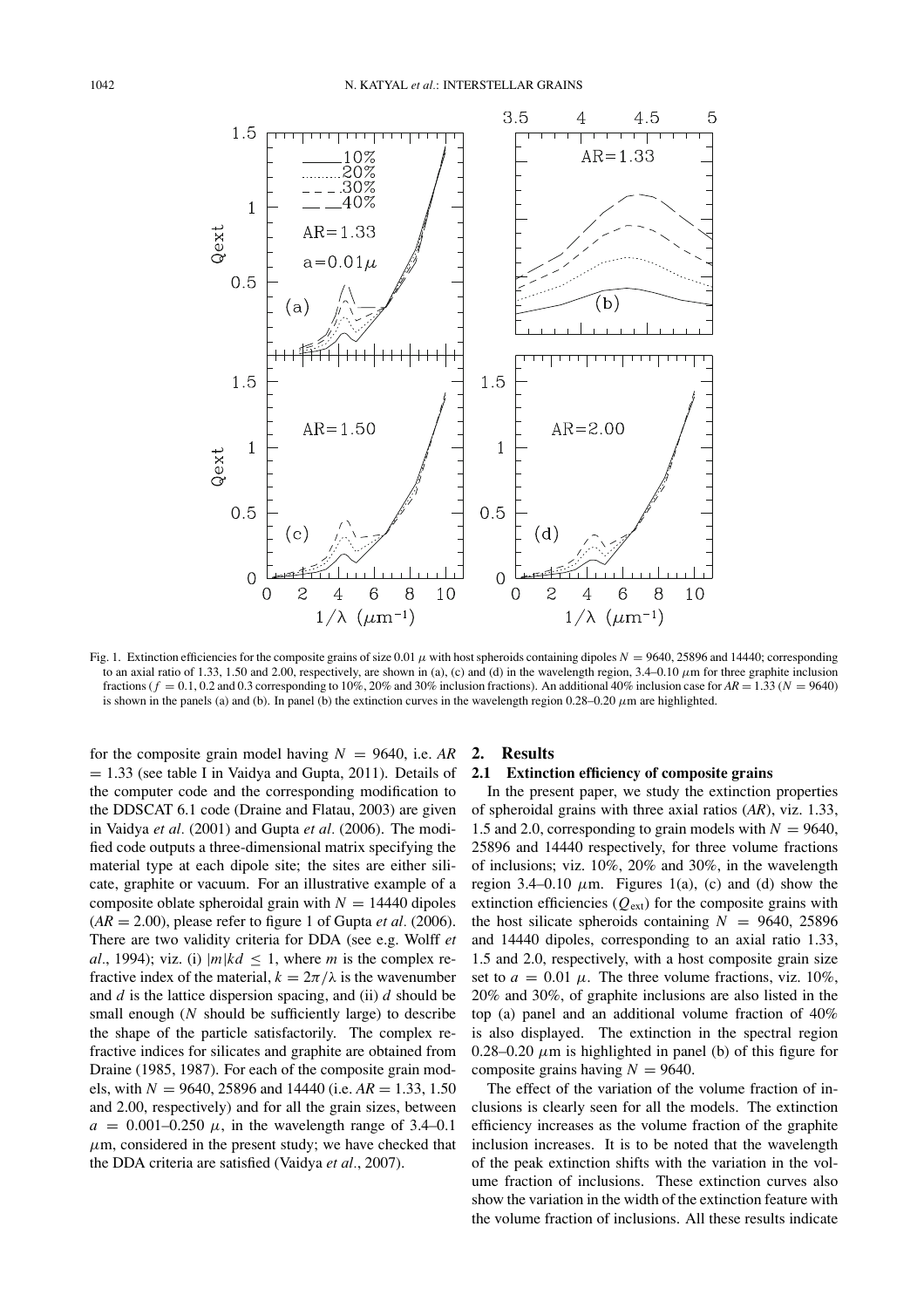

Fig. 2. Extinction efficiencies for the composite grains with  $AR = 1.33$  ( $N = 9640$ ) and with a 20% volume fraction of graphite inclusions for various grain sizes.

that the inhomogeneities within the grains play an important role in modifying the '2175  $\AA$ ' feature. Voshchinnikov (1990) and Gupta *et al.* (2005) had found variations in the '2175  $\AA$ ' feature with the shape of the grain, and Iati *et al.* (2001, 2004); Voshchinnikov (2002); Voshchinnikov and Farafanov (1993) and Vaidya *et al.* (1997, 1999) had found a variation in the feature with the porosity of the grains. Draine and Malhotra (1993) have found relatively little effect on either the central wavelength or the width of the feature for coagulated graphite silicate grains. Figures 2(a– d) show the extinction efficiencies  $(Q_{ext})$  for the composite grains for four host grain sizes: viz.  $a = 0.01, 0.05, 0.1$  and 0.2  $\mu$  at a constant volume fraction of inclusion of 20%. It is seen that the extinction and the shape of the extinction curves varies considerably as the grain size increases. The '2175 Å feature' is clearly seen for small grains; viz.  $a = 0.01$  and 0.05  $\mu$ , whereas for larger grains the feature almost disappears.

# **2.2 Interstellar extinction curve**

The interstellar extinction curve (i.e. the variation of extinction with wavelength) is usually expressed by the ratio  $E(\lambda - V)/E(B - V)$  versus  $1/\lambda$ . We use the extinction efficiencies of the composite grains, with a power-law size distribution (i.e.  $n(a) \sim a^{-3.5}$ ) (Mathis *et al.*, 1977), to evaluate the interstellar extinction curve in the wavelength region of 3.4–0.10  $\mu$ m. In addition to the composite grains, a separate component of small graphite grains is required to produce the observed peak at  $2175 \text{ Å}$  in the interstellar

extinction curve (Mathis, 1996). The stability of the bump at  $2175$  Å along all the lines of sight rules out the possibility of using just composite grains, made up of silicate with graphite as inclusions, to produce the bump (Iati *et al.*, 2001).

The average observed interstellar extinction curve (Whittet, 2003) is then compared with the model curves formed from a  $\chi^2$  minimized and best-fit linear combination of the composite and graphite grains (for details, see Vaidya and Gupta, 1999).

Figure 3(a) shows the interstellar extinction curve for the composite grains with  $AR = 1.33$  ( $N = 9640$ ) in the entire wavelength region of 3.4–0.10  $\mu$ m for the MRN grain-size distribution, with the size range,  $a = 0.005{\text -}0.250 \mu$ . It is seen that composite spheroidal grain models with  $AR =$ 1.33 ( $N = 9640$ ) and  $f = 0.1$  fits the average observed extinction curve reasonably well in the wavelength range considered, i.e.  $3.4-0.10 \mu$ m. The model extinction curves with  $AR = 1.50$  and  $2.00$  ( $N = 25896$  and 14440, respectively) deviate from the observed extinction curve in the uv region, beyond the wavelength  $\sim$ 0.1500 μm (i.e. 6 μm<sup>-1</sup>) and are thus not shown in the figure. These results with the composite grains indicate that spheroidal grains with an axial ratio not very large, i.e.  $AR \sim 1.33$  ( $N = 9640$ ) is an optimum choice. The results indicate that a third component of very small grains (e.g. very small silicate grains or PAHs) may be required to explain the extinction beyond 1500 Å in the UV (Weingartner and Draine,  $2001$ ).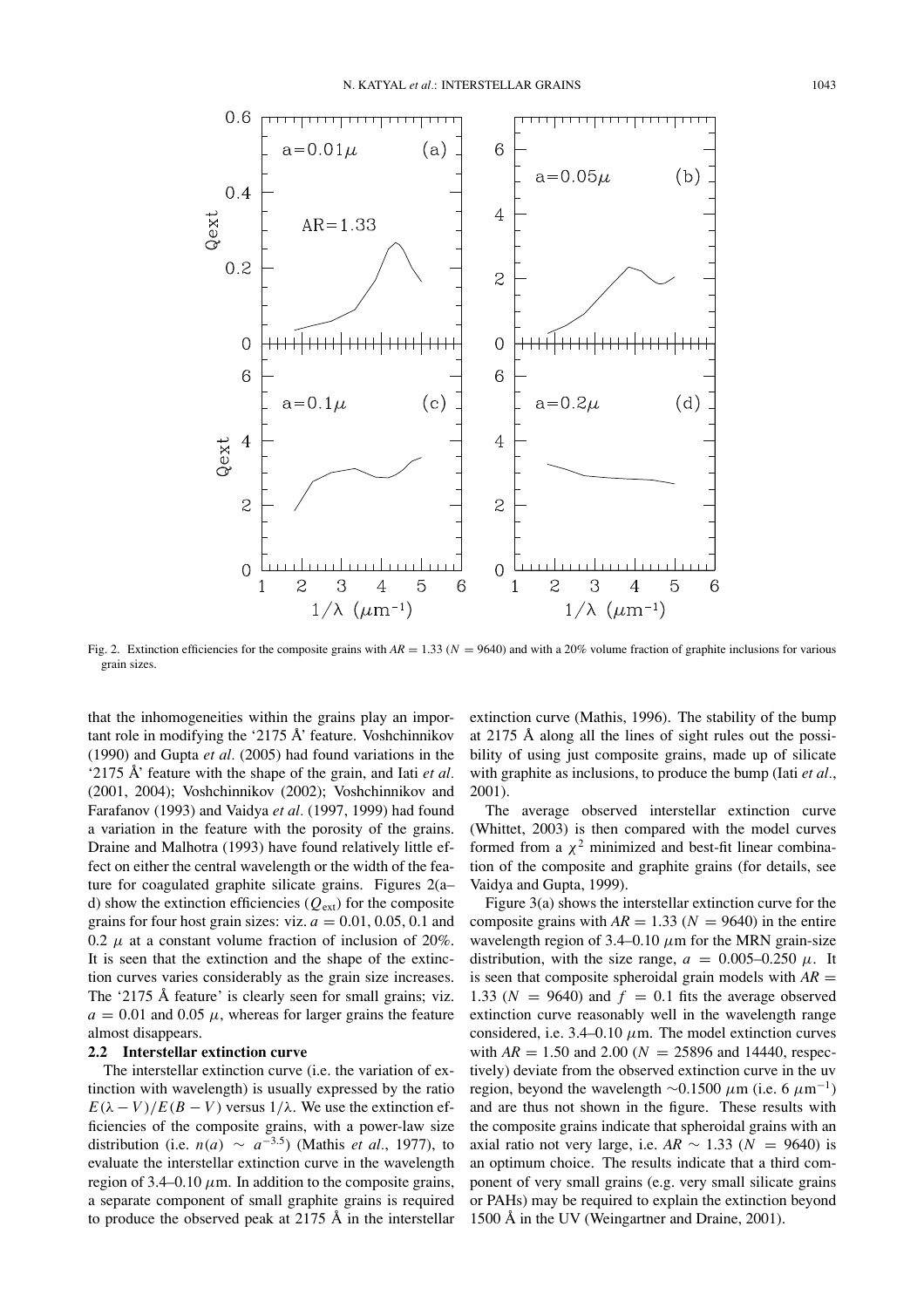

Fig. 3. (a) Comparison of the observed interstellar extinction curve (Whittet, 2003) with the best-fit model curve of composite grains with graphite inclusions in the wavelength range of 3.4–0.1 μm. (b) Observed extinction curve in the direction of the star HD46202 and its comparison with the model curve of  $AR = 1.50$ .

In Fig. 3(b), we have displayed the observed extinction curve in the direction of the star HD46202 (data taken from IUE data base) and its best fitting with the model  $AR = 1.50$  $(N = 25896)$  and grain-size distribution of  $a = 0.001-$ 0.100  $\mu$ . We have selected this particular star with  $R_v =$ 3.1, from our recent analysis of extinction curves towards the directions of 27 IUE stars (Katyal *et al.*, 2011)

Recently, Iati *et al.* (2004), Zubko *et al.* (2004), Voshchinnikov *et al.* (2005) and Maron and Maron (2005) have also proposed composite grain models. Very recently, Voshchinnikov *et al.* (2006) have proposed composite porous grain models with three or more grain populations and have used both EMT-Mie type and layered sphere calculations.

## **2.3 Cosmic abundances**

In addition to reproducing the interstellar extinction curve, any grain model must also be consistent with the abundance constraints. Snow and Witt (1995, 1996) have reviewed several models for the interstellar dust, which provide the data on the quantities of some elements that are required to reproduce the interstellar extinction. The number of atoms (in ppm) of the particular material tied up in grains can be estimated if the atomic mass of the element in the grain material and the density of the material are known (see, e.g., Cecchi-Pestellini *et al.* (1995) and Iati *et al.* (2001)). From the composite grain models we have proposed, we estimate C abundance i.e. C/H between ∼165– 200 (including those atoms that produce the 2175  $\AA$  feature), which is considerably lower than what is predicted by

bare silicate/graphite grain models (e.g.  $C/H \sim 254$  ppm, Li and Draine, 2001) but it is still significantly above the ISM value of  $\sim$ 110 (Mathis, 2000);  $\sim$ 140 (Sofia and Meyer, 2001) and ∼100 (Sofia and Parvathy, 2009). The estimated Si abundance from the composite grain model presented here is between 25 and 30, which is lower than the other grain models, 32 ppm (Li and Draine, 2001) and is consistent with the recent ISM value of 25 ppm derived by Voshchinnikov and Henning (2010). For appropriate references on abundance standards and related topics, see Snow (2000) and Draine (2003).

### **3. Summary and Conclusions**

Using the discrete dipole approximation (DDA) we have studied the extinction properties of composite spheroidal grains, made up of host silicate and graphite inclusions in the wavelength region of  $3.4-0.10 \mu m$ . Our main conclusions from this study are:

(1) The extinction curves for the composite spheroidal grains show a shift in the central wavelength of the extinction peak as well as a variation in the width of the peak with a variation in the volume fraction of the graphite inclusions. These results clearly indicate that the shape, structure and inhomogeneity in the grains play an important role in producing the extinction. It must be noted here that large PAH molecules are also candidates for the carrier of the interstellar 2175 Å feature—a natural extension of the graphite